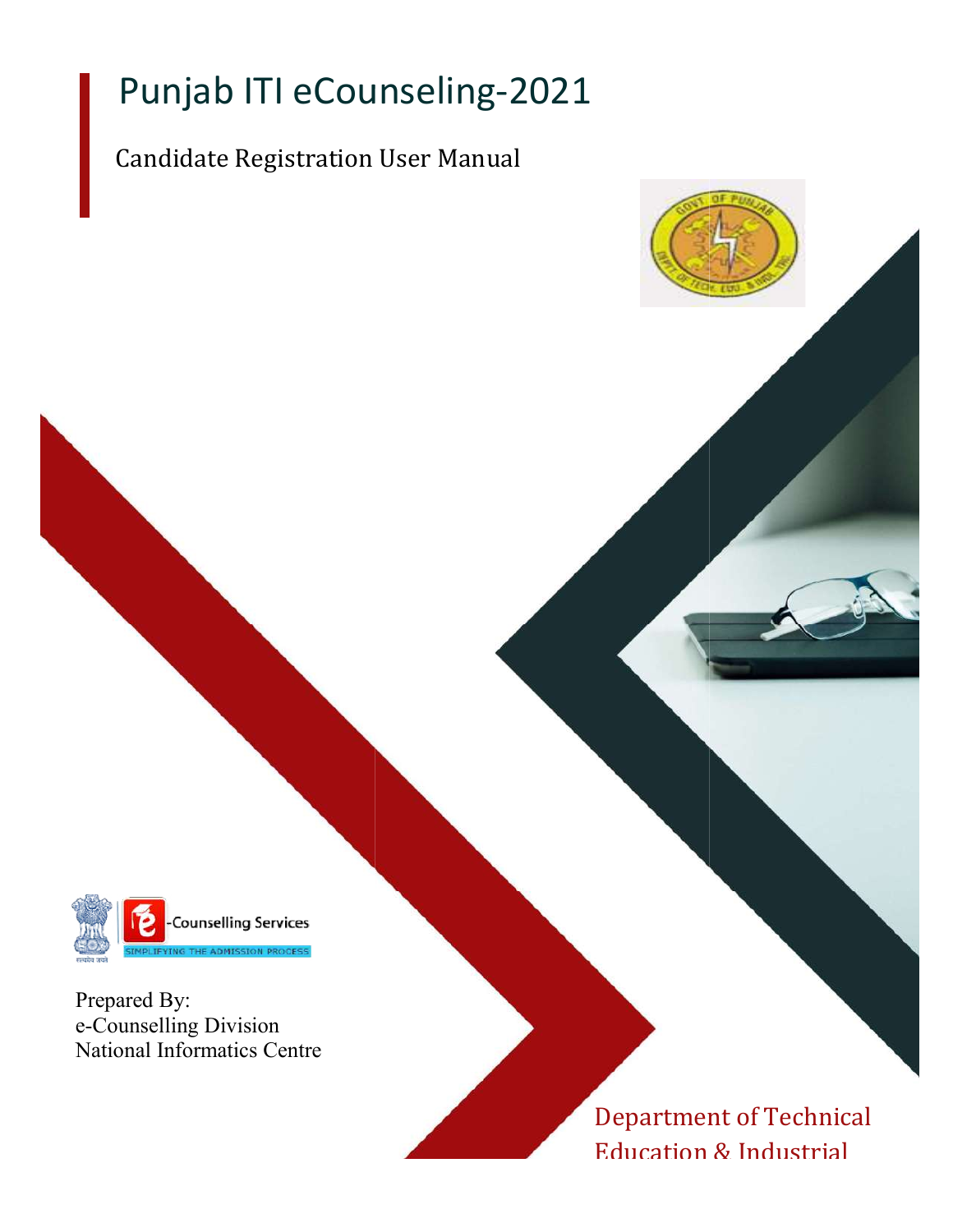## **Contents**

| 11   |  |
|------|--|
| 1.2. |  |
| 1.3. |  |
| 1.4. |  |
|      |  |
| 1.5. |  |
| 1.6. |  |
| 1.7. |  |
| 1.8. |  |
| 19   |  |
|      |  |
|      |  |
|      |  |
|      |  |
|      |  |
|      |  |
|      |  |
|      |  |
|      |  |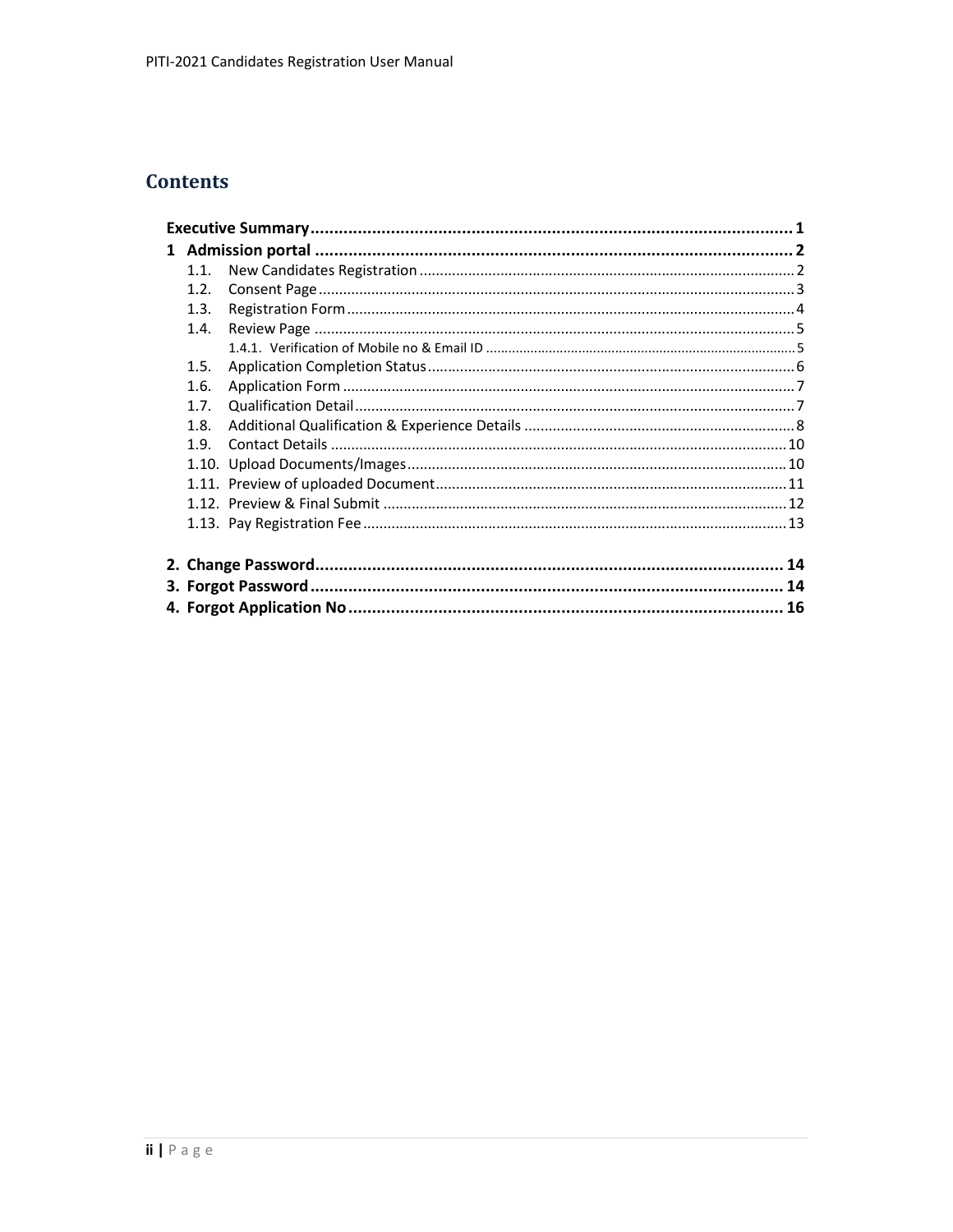## Executive Summary

The candidate's registration user manual has been drafted to provide an overview to understand application process flow for Punjab ITI eCounseling 2021.Process includes various activities that need to be complete by candidates. The sections are registration form, application form, uploading of required document and payment via online mode.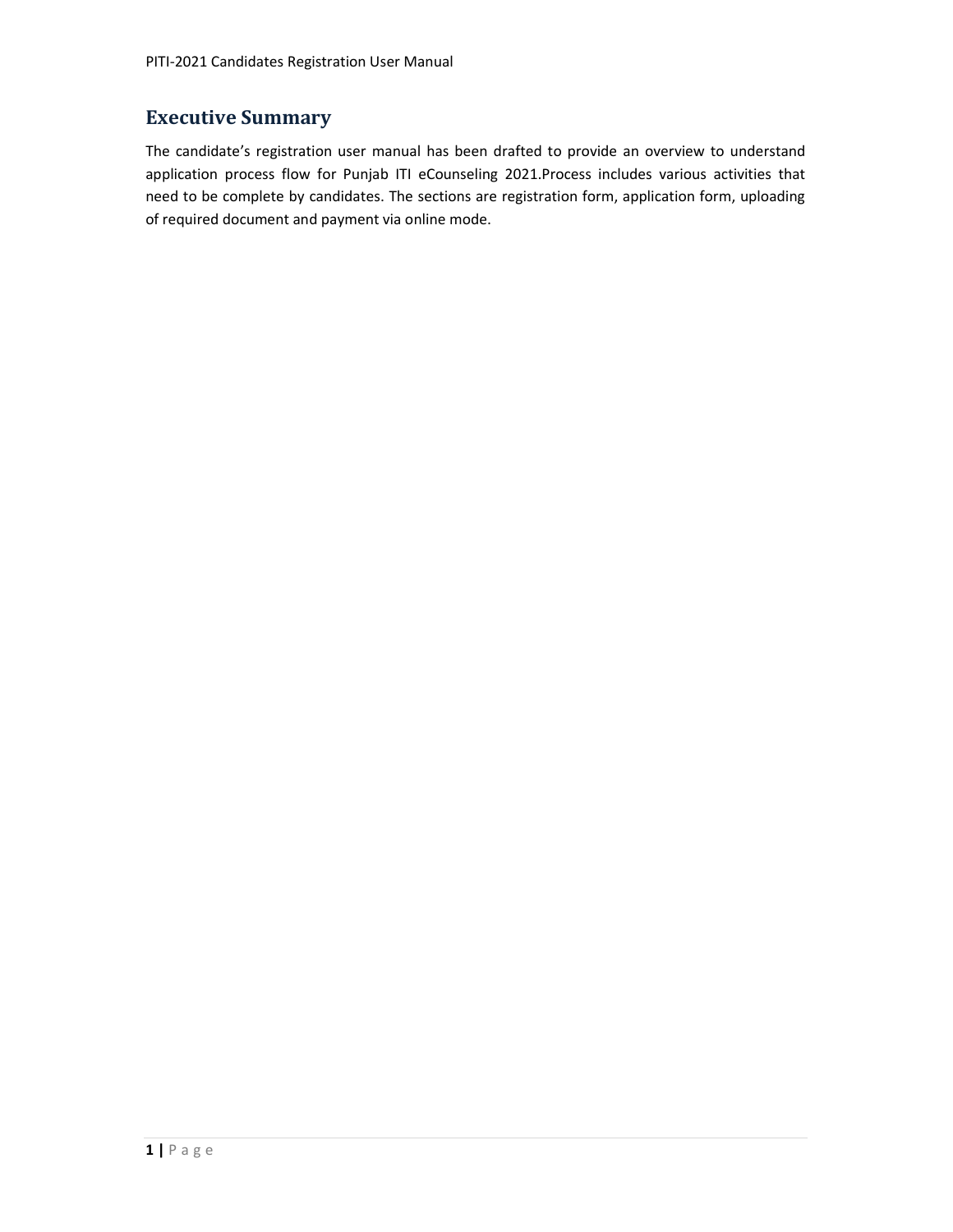## 1 Admission portal

Candidates should enter *itipunjab.nic.in* and select apply for admission to ITI of Punjab under Current Event section from Dashboard.



## 1.1. New Candidates Registration

mention in below screenshot.<br>
2 | P a g e Here candidates should select new candidate's registration option to complete registration, as mention in below screenshot.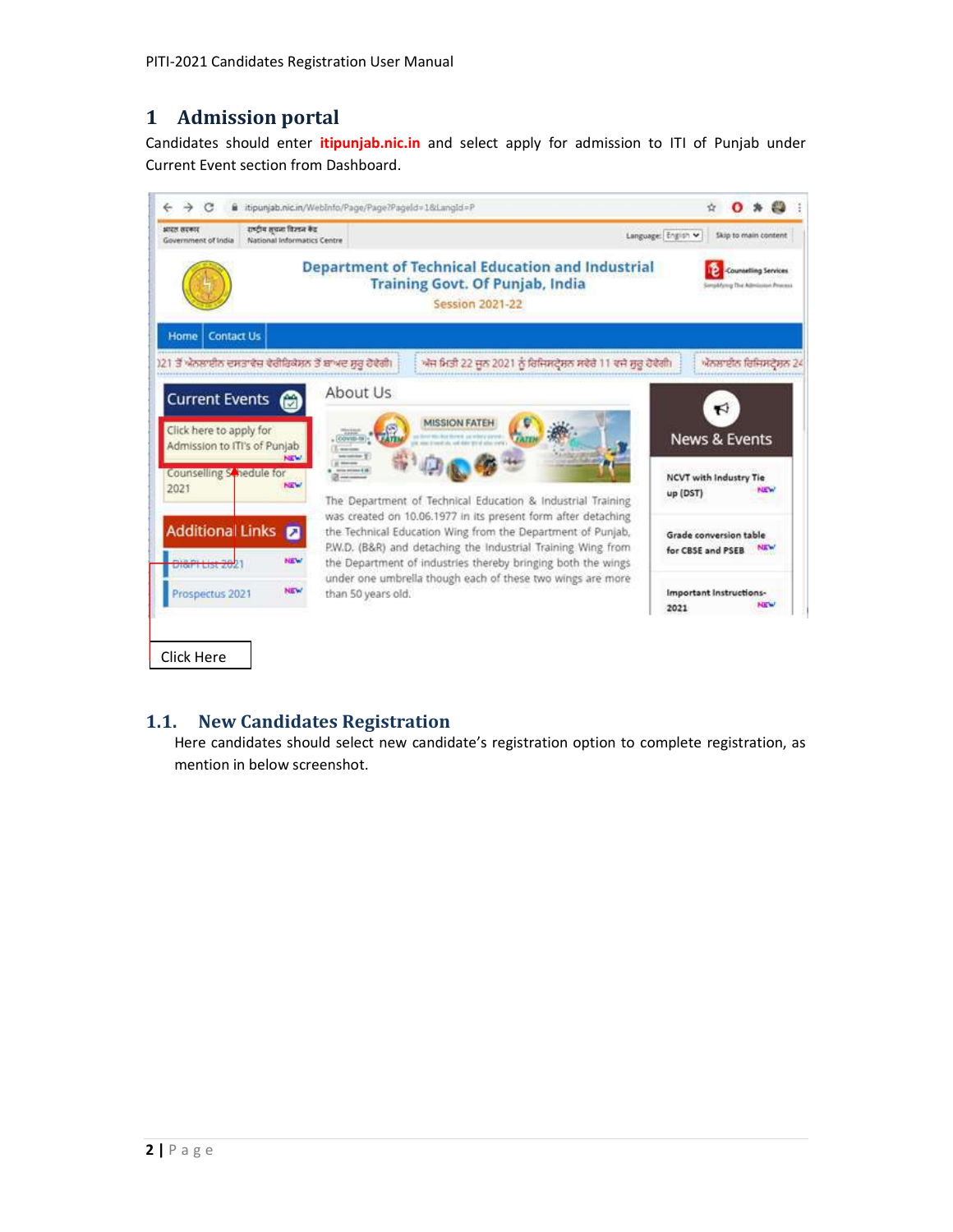| <b>#Home</b>                                                           |                                                     |                                                                                                                                         |
|------------------------------------------------------------------------|-----------------------------------------------------|-----------------------------------------------------------------------------------------------------------------------------------------|
|                                                                        | <b>Registered Candidates Sign-In</b>                | <b>Important Instructions</b>                                                                                                           |
| Counselling                                                            | Punjab ITI Counselling 2021 (Demo Counselling)<br>٠ | > Confidentiality of Password is solely responsibility of the<br>candidate and all care must be taken to protect the password.          |
| <b>Application Number</b>                                              | rksingh150287                                       | > For security reasons, after finishing your work, kindly click the<br>LOGOUT button and close all the windows related to your session. |
| Password                                                               | *********                                           | > Candidates are advised to keep changing the Password at<br>frequent intervals.                                                        |
| Security Pin as shown<br>below rease sensitive)<br><b>Security Pin</b> | 93U7Y2                                              | > Never share your password and do not respond to any mail which<br>asks you for your Login-ID/Password                                 |
|                                                                        | <b>Forgot Password?</b><br><b>Sign In</b>           |                                                                                                                                         |
|                                                                        | <b>New Candidate Registration</b>                   | Caution: Your IP address 106.202.11.181 is being monitored for security<br>purpose.                                                     |
|                                                                        | Forgot Application Number                           |                                                                                                                                         |

#### 1.2. Consent Page

Here candidate should select radio button for I agree then application will direct to next step, selection of I do not agree button will sent back to home page.

| Candidate's Declaration                                                                                    |         |                                                                                                                                                    |
|------------------------------------------------------------------------------------------------------------|---------|----------------------------------------------------------------------------------------------------------------------------------------------------|
| I hereby agree to the following terms and conditions governing the admission process of Counselling Board: |         |                                                                                                                                                    |
|                                                                                                            |         | 1. I have gone through and understood the contents of information Brochure and eligibility criteria prescribed therein. I shall abide by rules and |
|                                                                                                            |         | admission process of Seat Allotment as specified by the Department of Training and Technical Education.                                            |
| sub-category, date of birth etc. then my candidature will be cancelled.                                    |         | 2. I know that during verification of documents at the time of reporting, if any discrepancy is found in original documents, including category,   |
| 3. I know that the personal information provided by me is genuine and authentic.                           |         |                                                                                                                                                    |
|                                                                                                            |         | 4. I declare that I will not disclose or share the password with anybody. I understand that I am solely responsible for safe guarding my password  |
|                                                                                                            |         | and neither Department of Training and Technical Education nor NIC is responsible for misuse of my password.                                       |
|                                                                                                            |         | 5. I am aware of the fee, bond etc conditions of the Institution that I am interested in and know that Department of Training and Technical        |
| Education has no role to play in that.                                                                     |         |                                                                                                                                                    |
|                                                                                                            |         |                                                                                                                                                    |
| You must agree to the conditions mentioned above to proceed further.                                       |         |                                                                                                                                                    |
|                                                                                                            |         |                                                                                                                                                    |
|                                                                                                            | I Agree | I Don't Agree                                                                                                                                      |
|                                                                                                            |         |                                                                                                                                                    |
| $3   P \text{age}$                                                                                         |         |                                                                                                                                                    |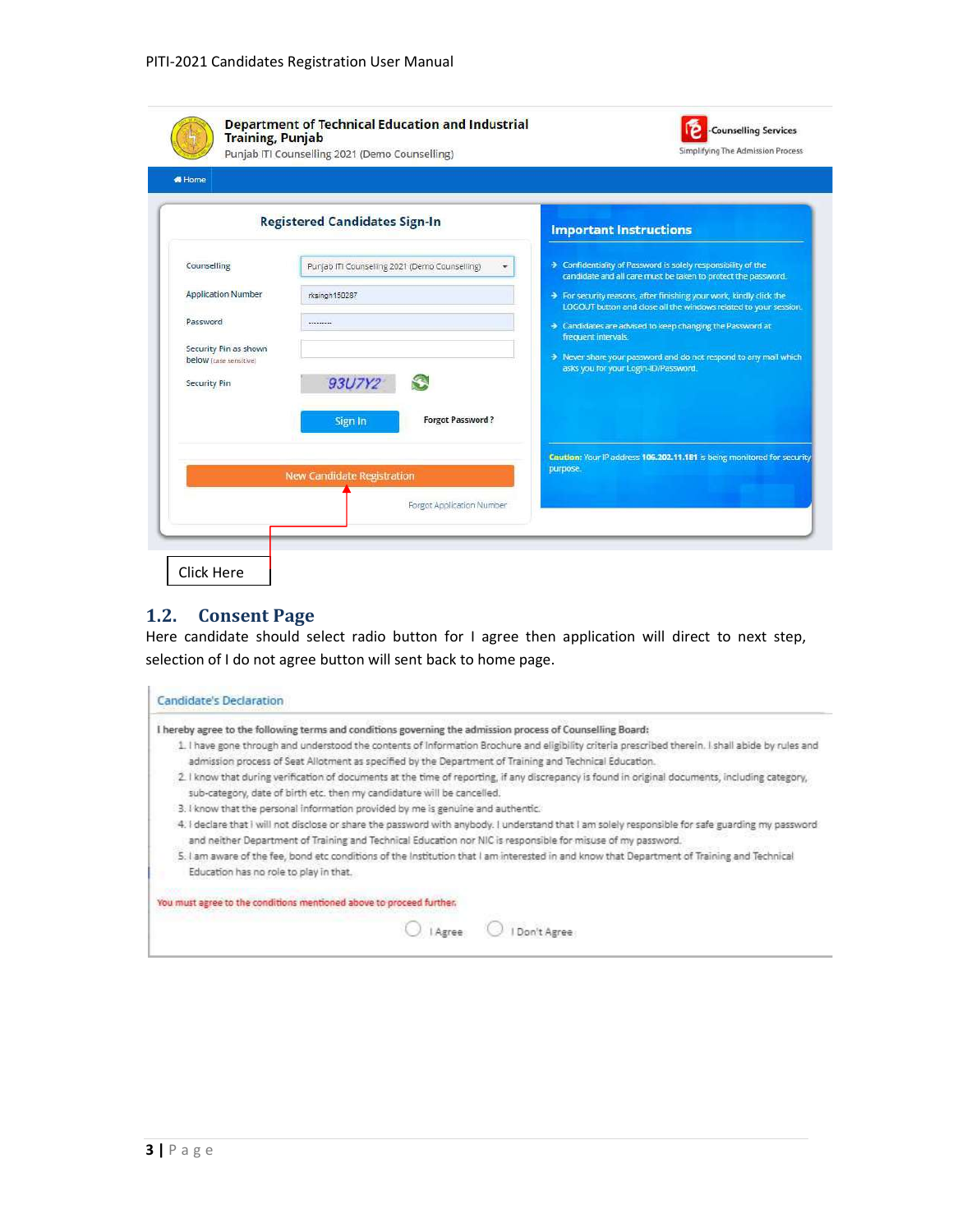#### 1.3. Registration Form

Here candidates should provide personal details like name, father name, mother name, DOB, gender, mobile no, email id and choose password as per business rule and enter security pin as shown in screenshot then click on to submit button.

|                                               |                          | <b>Registration Form</b> |                               |           |
|-----------------------------------------------|--------------------------|--------------------------|-------------------------------|-----------|
| <b>Personal Details</b>                       |                          |                          |                               |           |
| Name                                          |                          | <b>Father Name</b>       |                               |           |
| R K SINGH                                     |                          | D NSINGH                 |                               |           |
| Mother Name                                   |                          | Date of Birth            |                               |           |
| D DEVI                                        |                          | 15<br>$\checkmark$       | February (02)<br>$\checkmark$ | 1987<br>v |
| <b>Contact Details</b>                        |                          | Email Id                 |                               |           |
|                                               |                          |                          |                               |           |
| <b>ISD</b> Code<br>$\checkmark$<br>India (91) | Mobile No.<br>9871672440 |                          |                               |           |
| Choose your Password                          |                          | rksingh150287@gmail.com  |                               |           |
| Choose your Password                          |                          | Confirm Password         |                               |           |
|                                               |                          |                          |                               |           |
| Security Pin (case sensitive)                 |                          | Security Pin             |                               |           |

#### Confirmation

| Confirm !! |                         |
|------------|-------------------------|
|            | Do you wish to submit ? |
|            |                         |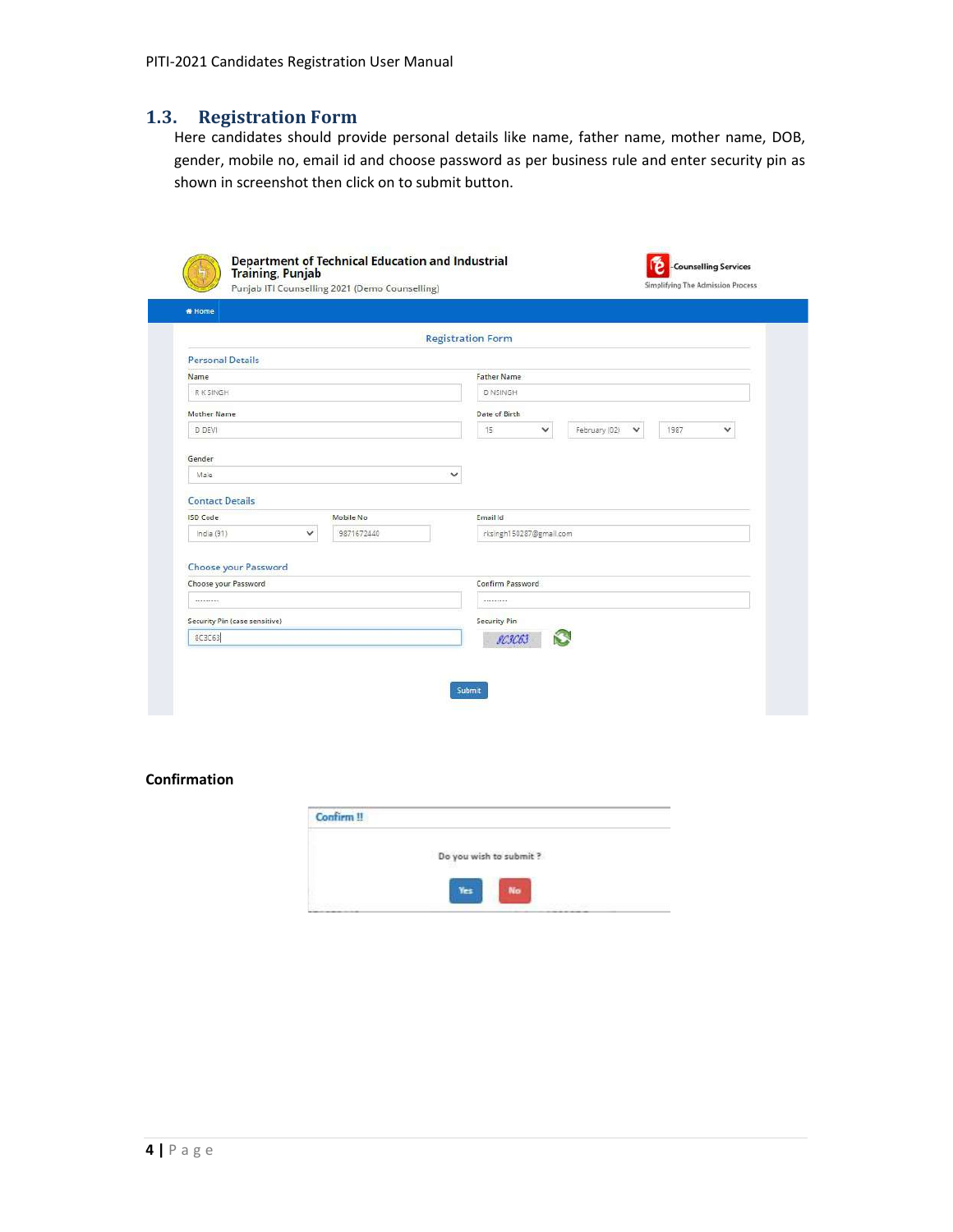## 1.4. Review Page

Here candidate can review registration detail once before final submit after that it cannot be edit/alter.

| <b><i>M</i></b> Home    |                                     |                                                                                                                                                                                            |                               |
|-------------------------|-------------------------------------|--------------------------------------------------------------------------------------------------------------------------------------------------------------------------------------------|-------------------------------|
|                         |                                     | <b>Review Page - Registration Form</b>                                                                                                                                                     |                               |
|                         |                                     | Review the following particulars carefully. If you would like to change any particulars entered,<br>you may do so by pressing "EDIT" button or press "SUBMIT" button for final submission. |                               |
| <b>Personal Details</b> |                                     |                                                                                                                                                                                            |                               |
| Name                    | <b>RKSINGH</b>                      | <b>Father Name</b>                                                                                                                                                                         | <b>D NSINGH</b>               |
| Mother Name             | <b>D DEVI</b>                       | Date of Birth                                                                                                                                                                              | 15-02-1987                    |
| Gender                  | Male                                |                                                                                                                                                                                            |                               |
| <b>Contact Details</b>  |                                     |                                                                                                                                                                                            |                               |
| Mobile No.              | 9818460662                          | Email Id                                                                                                                                                                                   | rakeshkumarksingh87@gmail.com |
| <b>Account Details</b>  |                                     |                                                                                                                                                                                            |                               |
| Your Password           | (Not shown due to security reasons) |                                                                                                                                                                                            |                               |
|                         |                                     | <b>Submit &amp; Next</b><br>Edit                                                                                                                                                           |                               |
|                         |                                     | Verification of Mobile Number and Email Address are mandatory to get registered successfully.                                                                                              |                               |
|                         |                                     |                                                                                                                                                                                            |                               |

#### 1.4.1. Verification of Mobile no & Email ID

Step-1 Here it is mandatory for candidates to verify his/her contact detail via OTP medium.

| System has sent One Time Password (OTP) on your mobile 981****662 and email rak********** |                                                                                                | $***$ com  |
|-------------------------------------------------------------------------------------------|------------------------------------------------------------------------------------------------|------------|
|                                                                                           | Note: If you did not receive the OTP, you can resend the OTP by clicking on 'RESEND OTP' link. |            |
| Enter Mobile One Time Password (OTP)                                                      | Mobile One Time Password                                                                       | RESEND OTP |
| Enter Email One Time Password (OTP)                                                       | Email One Time Password                                                                        | RESEND OTP |
| Security Pin (case sensitive)                                                             | Security Pin                                                                                   |            |
| Security Pin                                                                              | 9BA317                                                                                         |            |
|                                                                                           |                                                                                                |            |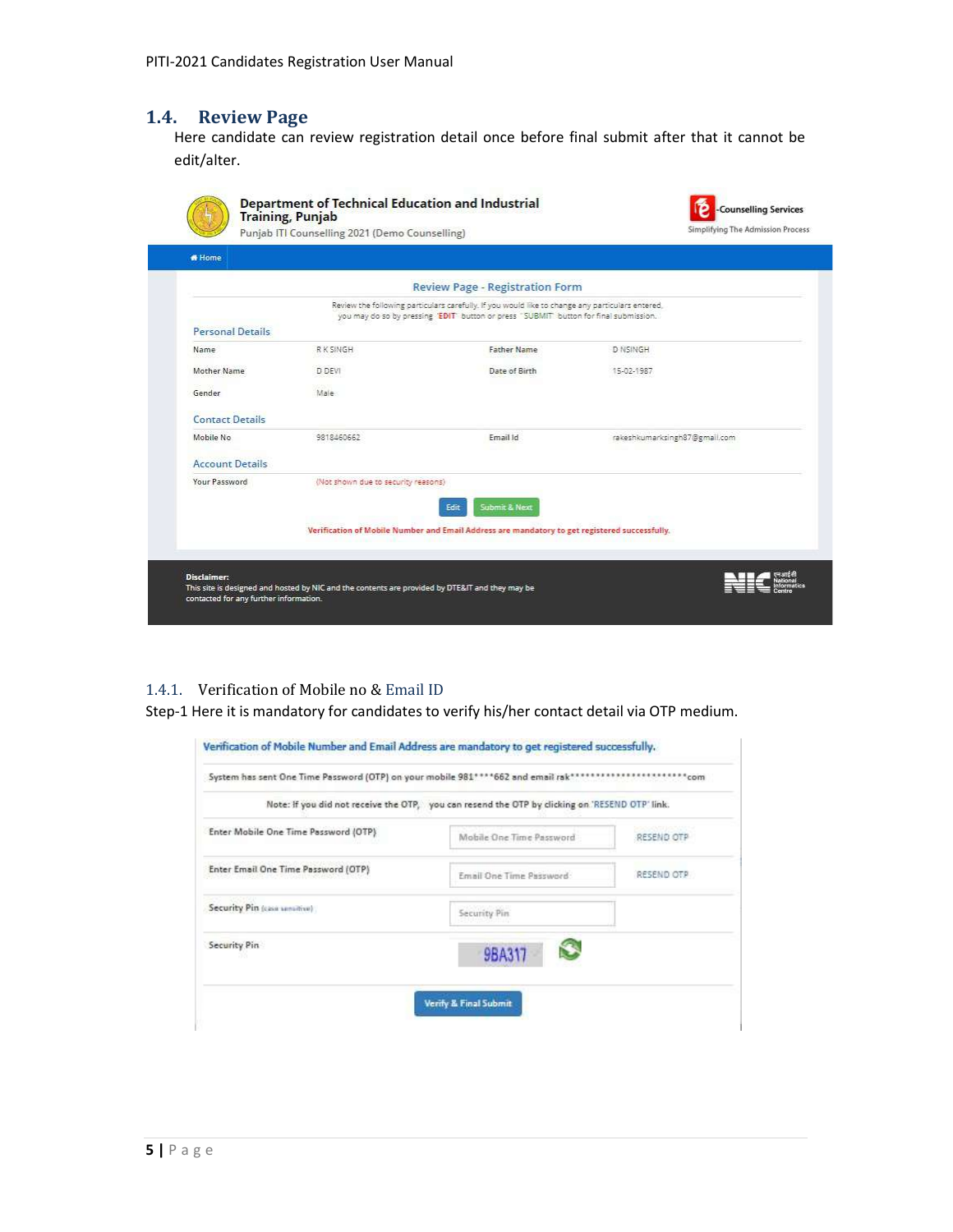Step-2 After valid OTP entry, candidate's registration process will be complete & a unique application number should generate.

| System has sent One Time Password (OTP) on your mobile 981**** 662 and email ami* |                                                                                                | ************* com |
|-----------------------------------------------------------------------------------|------------------------------------------------------------------------------------------------|-------------------|
|                                                                                   | Note: If you did not receive the OTP, you can resend the OTP by clicking on 'RESEND OTP' link. |                   |
| Enter Mobile One Time Password (OTP)                                              | ******                                                                                         | RESEND OTP        |
| Enter Email One Time Password (OTP)                                               |                                                                                                | RESEND OTP        |
| Security Pin (case semitive)                                                      | 453825                                                                                         |                   |
| Security Pin                                                                      | 4S3B25                                                                                         |                   |
|                                                                                   |                                                                                                |                   |

### 1.5. Application Completion Status

Here candidates can view the detail status of application form along with that list of available services from where he/she can complete remaining sections.

|                                                                      |                                                                                                                                         | Change Password<br>Last Activity Details<br>Logout |  |  |
|----------------------------------------------------------------------|-----------------------------------------------------------------------------------------------------------------------------------------|----------------------------------------------------|--|--|
| Last Visit: Jun 20:2021 9:29AM                                       |                                                                                                                                         | Application Number: 211250100133<br>Name: c        |  |  |
| Available Services                                                   | <b>Application Forms</b>                                                                                                                | <b>Status</b>                                      |  |  |
| > View Registration Form                                             | Registration Form                                                                                                                       | Completed                                          |  |  |
| > View/Edit Application Form                                         |                                                                                                                                         |                                                    |  |  |
| > Vew/Edit Qualification Details                                     | Application Form                                                                                                                        | Completed                                          |  |  |
| > Fill Additional Qualification                                      | Qualification Details                                                                                                                   | Completed                                          |  |  |
| + Fill Contact Detail                                                | Additional Qualification                                                                                                                | Incomplete                                         |  |  |
| > Upload Documents                                                   |                                                                                                                                         |                                                    |  |  |
| * Preview & Final Submit                                             | Contact Detail                                                                                                                          | Incomplete                                         |  |  |
| + Pay Registration Fee                                               | <b>Upload Documents/Images</b>                                                                                                          | Incomplate                                         |  |  |
| + Choice Filling and Locking                                         | Final Submit                                                                                                                            | Incomplete                                         |  |  |
| Contact Lis                                                          | Pay Registration Fee                                                                                                                    | Incomplete                                         |  |  |
|                                                                      | Choice Filling and Locking                                                                                                              | Incomplete                                         |  |  |
| Titadmission2020@gmail.com                                           |                                                                                                                                         |                                                    |  |  |
| Department of Technical Education and<br>Industrial Training, Punjab | You have successfully Registered.<br>Please note down the Application Number for future references.<br>Application Number: 211250100133 |                                                    |  |  |
| 0 01725022357                                                        | Kindly fill the detailed Application Form to complete the Registration Process.                                                         |                                                    |  |  |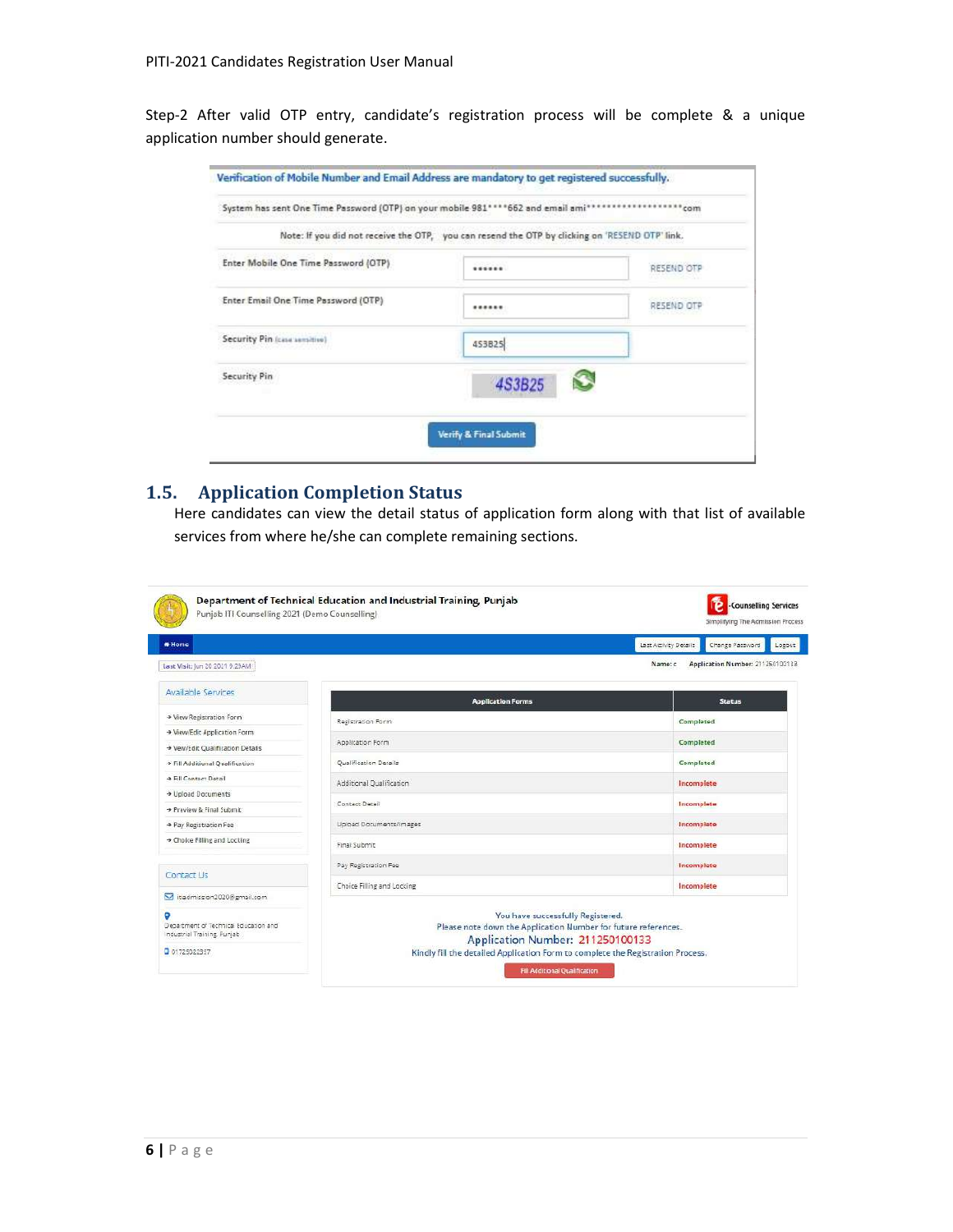## 1.6. Application Form

Here candidates should select domicile, category, family annual income and document verification from drop down list and press on to save& next button.

| # Home                           |                                          |                                         | Lest Activity Details         | Change Password<br>Logout        |
|----------------------------------|------------------------------------------|-----------------------------------------|-------------------------------|----------------------------------|
| Last Visit: Jun 20 2021 9:29AM   |                                          |                                         | Name: c                       | Application Number: 211250100133 |
| Available Services               |                                          | Application Form                        |                               |                                  |
| * View Registration Form         | Name                                     | $\mathbb C$                             |                               |                                  |
| + Viaw/Edit Application Form     | Father Name                              | $\tilde{\tau}$                          |                               |                                  |
| * Vew/Edit Qualification Details |                                          |                                         |                               |                                  |
| > Fill Additional Qualification  | Mother Name                              | m                                       |                               |                                  |
| > Fill Contact Detail            | Date of Birth                            |                                         |                               |                                  |
| * Upload Documents               |                                          | 15<br>v                                 | $\checkmark$<br>February (02) | 2005<br>$\checkmark$             |
| + Praviaw & Final Submit         | Gender                                   | Male                                    |                               | ŵ                                |
| + Pay Registration Fee           | Domicile/State                           | Puniab                                  |                               | $\checkmark$                     |
| * Choice Filling and Locking     |                                          |                                         |                               |                                  |
|                                  | Category                                 | SC                                      |                               | $\ddot{}$                        |
| Contact Us                       | Other Information                        |                                         |                               |                                  |
| Riadmission2020@gmail.com        | Family Annual Income                     | Upto 2.5 Lakh                           |                               | $\checkmark$                     |
|                                  | Choose your Document Verifying Institute | Govt, I.T.I. (W) Dera Bassi at Zirakpur |                               | $\checkmark$                     |

#### Confirmation



## 1.7. Qualification Detail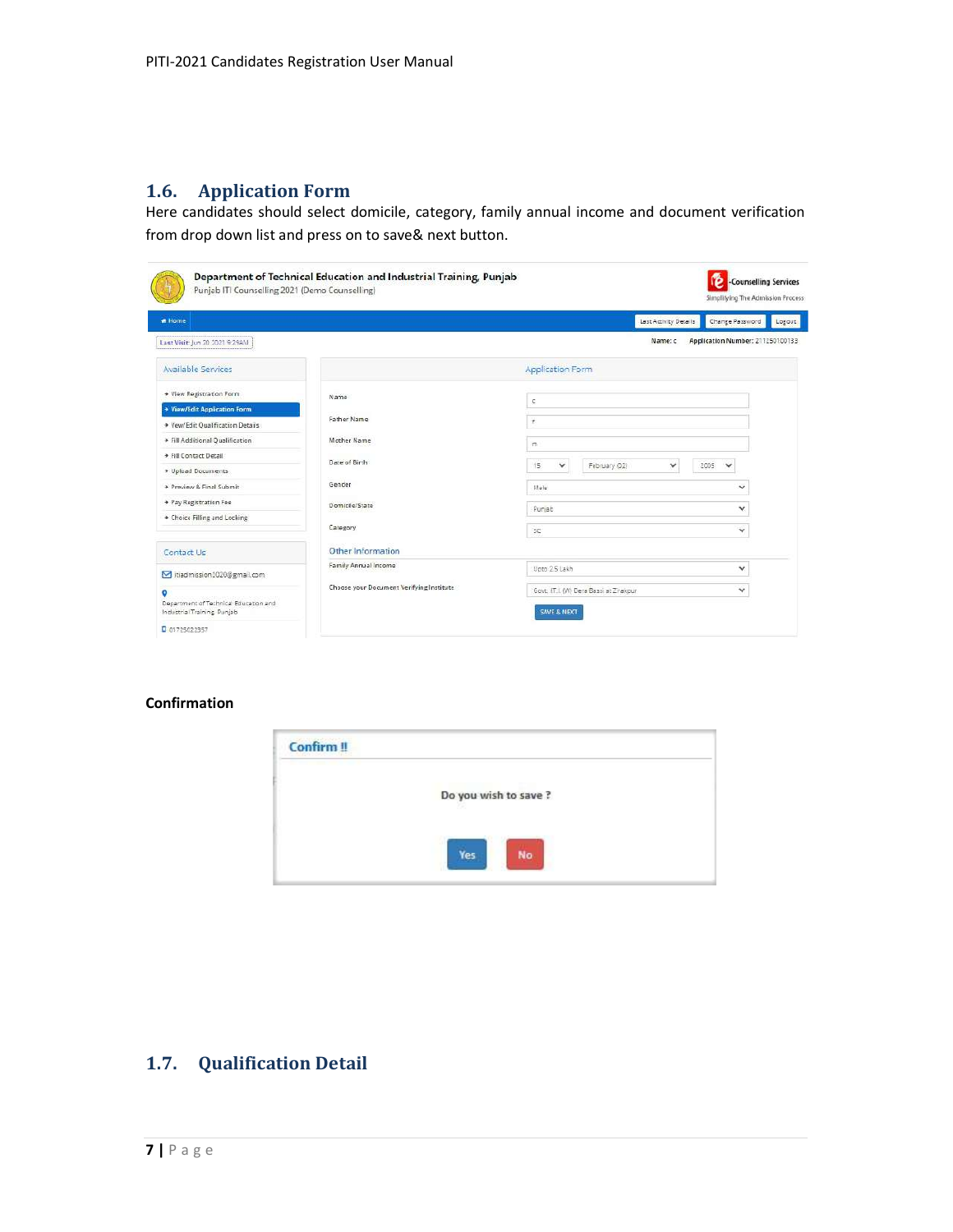Candidate should selected the relevant class and enter the details. For Punjab School education board 2018 onward candidates marks for class  $10^{th}$  will fetched from Board directly.

| Last Visit: Jun 20 2021 5:29AM<br><b>Available Services</b> |                                                                                                                                                        |              |                       |                                |              |               |                                                                                                                      |
|-------------------------------------------------------------|--------------------------------------------------------------------------------------------------------------------------------------------------------|--------------|-----------------------|--------------------------------|--------------|---------------|----------------------------------------------------------------------------------------------------------------------|
|                                                             |                                                                                                                                                        |              |                       |                                |              | Name:c        | Application Number: 211250100133                                                                                     |
|                                                             |                                                                                                                                                        |              |                       | Qualification Details          |              |               |                                                                                                                      |
| > View Registration Form                                    | Class 8th or Equivalent Marks Details                                                                                                                  |              |                       |                                |              |               |                                                                                                                      |
| > View/Edit Application Form                                | Available choices will be vary based on your subject selection. Please refer brochure for details and fill subject details carefully. You have to fill |              |                       |                                |              |               |                                                                                                                      |
| + Vew/Edit Qualification Details                            | at least five and maximum eight subjects details. In case you do not have enough subjects, you can choose 'Not Applicable' option in the               |              |                       |                                |              |               |                                                                                                                      |
|                                                             | respective subject list.                                                                                                                               |              |                       |                                |              |               |                                                                                                                      |
| > Fill Additional Qualification                             | Passing Status                                                                                                                                         |              | Passing Year          |                                |              | Board         |                                                                                                                      |
| + Fill Contact Datail                                       | Passed                                                                                                                                                 | $\checkmark$ | 2000                  |                                | $\checkmark$ |               | CENTRAL BOARD OF SECONDARY.                                                                                          |
| > Upload Documents                                          |                                                                                                                                                        |              |                       |                                |              |               |                                                                                                                      |
| * Preview & Final Submit                                    | <b>Subject Wise Mark</b>                                                                                                                               |              |                       |                                |              |               |                                                                                                                      |
| * Pay Registration Fee                                      |                                                                                                                                                        |              |                       |                                |              |               |                                                                                                                      |
| > Choice Filling and Locking                                | Name                                                                                                                                                   |              |                       | Passing Status                 | Max Marks    |               | Obtained Marks                                                                                                       |
|                                                             |                                                                                                                                                        |              |                       |                                |              |               |                                                                                                                      |
|                                                             | Hindi                                                                                                                                                  |              |                       | Passed<br>$\checkmark$         | 100          |               | 88                                                                                                                   |
| Contact Us                                                  |                                                                                                                                                        |              |                       |                                |              |               |                                                                                                                      |
| ciaomission2020@gmail.com                                   | English                                                                                                                                                |              |                       | Passed<br>$\checkmark$         | 100          |               | 89                                                                                                                   |
|                                                             |                                                                                                                                                        |              |                       |                                |              |               |                                                                                                                      |
| Department of Technical Education and                       | Drawing                                                                                                                                                |              |                       | Passed<br>$\check{ }$          | 100          |               | 98                                                                                                                   |
| Industrial Training, Purjab                                 |                                                                                                                                                        |              |                       |                                |              |               |                                                                                                                      |
| 0 91725022357                                               | Purjabi                                                                                                                                                |              |                       | Passed<br>$\ddot{\phantom{0}}$ | 100          |               | 88                                                                                                                   |
|                                                             |                                                                                                                                                        |              |                       |                                |              |               |                                                                                                                      |
|                                                             | Nath                                                                                                                                                   |              |                       | Dassed<br>$\checkmark$         | 100          |               | 99                                                                                                                   |
|                                                             |                                                                                                                                                        |              |                       |                                |              |               | Subject/Vear/Semetier Max Markt:500) Subject/Vear/Semetier Obtained Markt:487) Subject/Vear/Semetter Percentage 97.4 |
|                                                             | Class 12th or Equivalent Marks Details                                                                                                                 |              |                       |                                |              |               |                                                                                                                      |
|                                                             | <b>Dascing Status</b>                                                                                                                                  |              | <b>Passing Year</b>   |                                |              | Roll Number   |                                                                                                                      |
|                                                             | -Select                                                                                                                                                | $\checkmark$ | -Select-              |                                | $\checkmark$ |               |                                                                                                                      |
|                                                             | Board                                                                                                                                                  |              | Result Mode           |                                |              | Maximum Marks |                                                                                                                      |
|                                                             | Select-                                                                                                                                                |              | -Select-              |                                | ÷            | $\sigma$      |                                                                                                                      |
|                                                             | Obtained Marks                                                                                                                                         |              | Percentage Of Marks   |                                |              |               |                                                                                                                      |
|                                                             | $\circ$                                                                                                                                                |              |                       |                                |              |               |                                                                                                                      |
|                                                             |                                                                                                                                                        |              | $\mathbb{Q}$          |                                |              |               |                                                                                                                      |
|                                                             |                                                                                                                                                        |              |                       |                                |              |               |                                                                                                                      |
|                                                             |                                                                                                                                                        |              | <b>PREVIOUS</b>       | SAYE & NEXT                    |              |               |                                                                                                                      |
|                                                             |                                                                                                                                                        |              |                       |                                |              |               |                                                                                                                      |
|                                                             |                                                                                                                                                        |              |                       |                                |              |               |                                                                                                                      |
| Confirmation                                                |                                                                                                                                                        |              |                       |                                |              |               |                                                                                                                      |
|                                                             |                                                                                                                                                        |              |                       |                                |              |               |                                                                                                                      |
|                                                             |                                                                                                                                                        |              |                       |                                |              |               |                                                                                                                      |
|                                                             | Confirm <sup>11</sup>                                                                                                                                  |              |                       |                                |              |               |                                                                                                                      |
|                                                             |                                                                                                                                                        |              |                       |                                |              |               |                                                                                                                      |
|                                                             |                                                                                                                                                        |              |                       |                                |              |               |                                                                                                                      |
|                                                             |                                                                                                                                                        |              |                       |                                |              |               |                                                                                                                      |
|                                                             |                                                                                                                                                        |              | Do you wish to save ? |                                |              |               |                                                                                                                      |
|                                                             |                                                                                                                                                        |              |                       |                                |              |               |                                                                                                                      |

## 1.8. Additional Qualification & Experience Details

Here candidate will have to give information about additional qualification & experience via check box then click on to save & next button.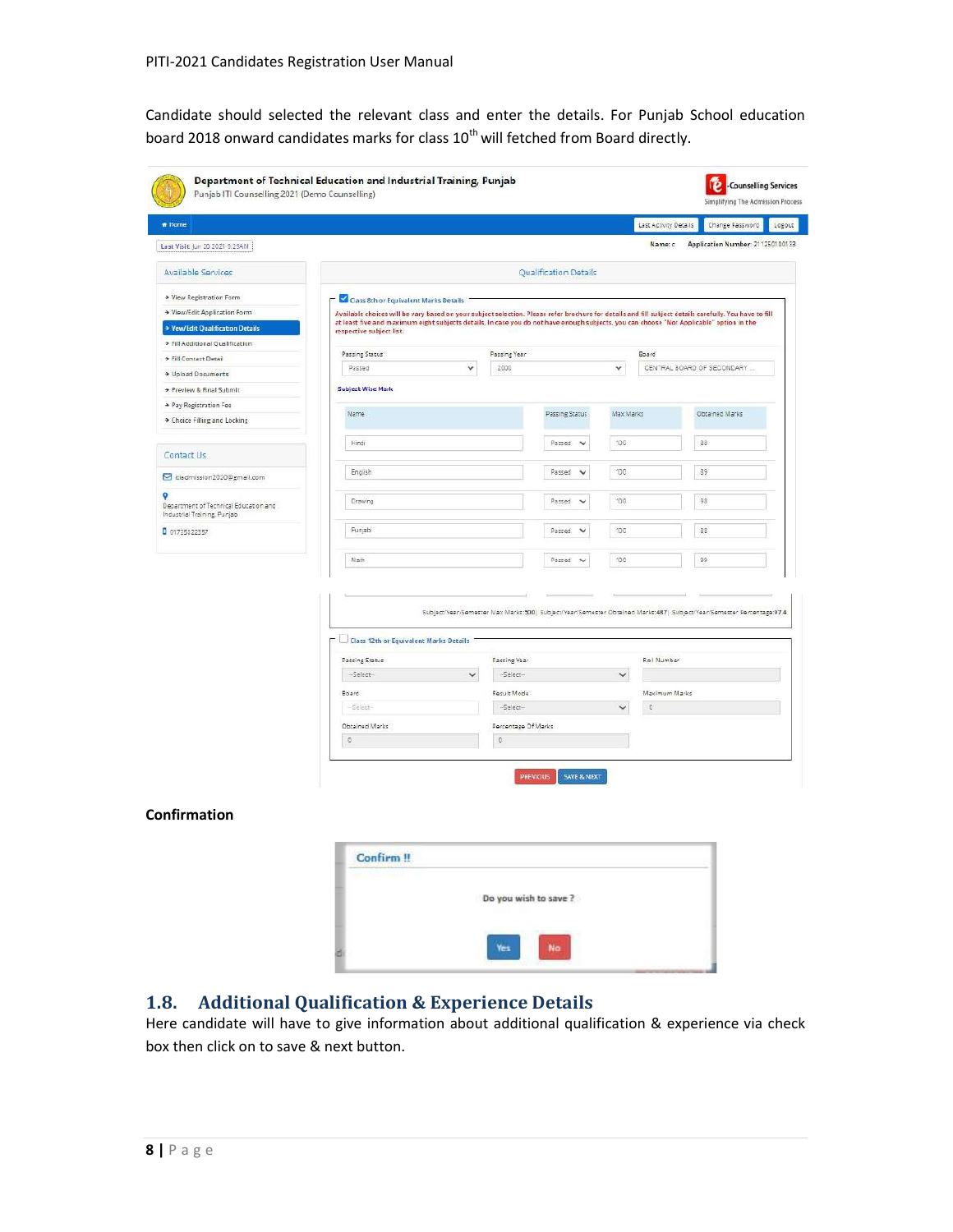| Home.                                                                |                                                                                        |                                               | Last Activity Details | Change Password                  | Logaut |
|----------------------------------------------------------------------|----------------------------------------------------------------------------------------|-----------------------------------------------|-----------------------|----------------------------------|--------|
| Last Visit: Jun 20 2021 9:29AM                                       |                                                                                        |                                               | Name: c               | Application Number: 211250100133 |        |
| Available Services                                                   |                                                                                        | Additional Qualification & Experience Details |                       |                                  |        |
| > View Registration Form                                             |                                                                                        |                                               |                       |                                  |        |
| > View/Edit Application Form                                         | Qualification                                                                          |                                               |                       |                                  |        |
| + Vaur/Edit Qualification Datails                                    | U Diploma Engineering                                                                  | 700                                           | 525                   |                                  |        |
| > Fill Additional Qualification                                      |                                                                                        |                                               |                       |                                  |        |
| > Fill Contact Detail                                                | <b>IMA</b>                                                                             |                                               |                       |                                  |        |
|                                                                      | D M.SC                                                                                 |                                               |                       |                                  |        |
| + Upload Documents                                                   | [7] Typing speed of 30 w.p.m in English/Hindi/Any Local Language                       |                                               |                       |                                  |        |
| > Preview & Final Submit                                             | [] Knowledge of English Language                                                       |                                               |                       |                                  |        |
| > Pay Registration Fee                                               | D Any Other Graduate Level Qualification                                               |                                               |                       |                                  |        |
| + Choice Filling and Locking                                         | Cl Any Other Post Graduate Level Qualification<br>$\Box$ 8.4                           |                                               |                       |                                  |        |
|                                                                      | D 8.COM                                                                                |                                               |                       |                                  |        |
| Contact Us                                                           | LIM.Com                                                                                |                                               |                       |                                  |        |
|                                                                      | D 8. Pharmacy                                                                          |                                               |                       |                                  |        |
| ciadmission2020@gmail.com                                            | I. M. Pharmacy                                                                         |                                               |                       |                                  |        |
| ۰                                                                    | Any Other10+2 Level Qualification                                                      |                                               |                       |                                  |        |
| Department of Technical Education and<br>Industrial Training, Punjab | <b>D</b> Fruit & Vegetable Preservation                                                |                                               |                       |                                  |        |
|                                                                      | <b>D</b> Food Processing                                                               |                                               |                       |                                  |        |
| 001725022357                                                         | D BBBT in Aprel secter under CoE scheme                                                |                                               |                       |                                  |        |
|                                                                      | [7] Hair & Skin Care/ Basic Cosmotology/ Cosmotology                                   |                                               |                       |                                  |        |
|                                                                      | D Dress Making                                                                         |                                               |                       |                                  |        |
|                                                                      |                                                                                        |                                               |                       |                                  |        |
|                                                                      |                                                                                        |                                               |                       |                                  |        |
|                                                                      | D Dress Making                                                                         |                                               |                       |                                  |        |
|                                                                      | C NTC/STC Embriodery and Needle Work/ Surface Ornamentation<br>Techniques (Embroidery) |                                               |                       |                                  |        |
|                                                                      | El NTC/STC in Cutting and Sewing/ Sewing Technology                                    |                                               |                       |                                  |        |
|                                                                      | El Fashion Design and Technology                                                       |                                               |                       |                                  |        |
|                                                                      |                                                                                        |                                               |                       |                                  |        |
|                                                                      |                                                                                        |                                               |                       |                                  |        |
|                                                                      |                                                                                        | Select your Experience (If any)               |                       |                                  |        |
|                                                                      |                                                                                        | <b>Experience in Month</b>                    |                       | <b>Experience in Days</b>        |        |
|                                                                      | <b>D</b> Teaching Experience                                                           | $\overline{7}$                                |                       | AE:                              |        |
|                                                                      | <b>DIT.C.P.C</b>                                                                       |                                               |                       |                                  |        |

### Confirmation

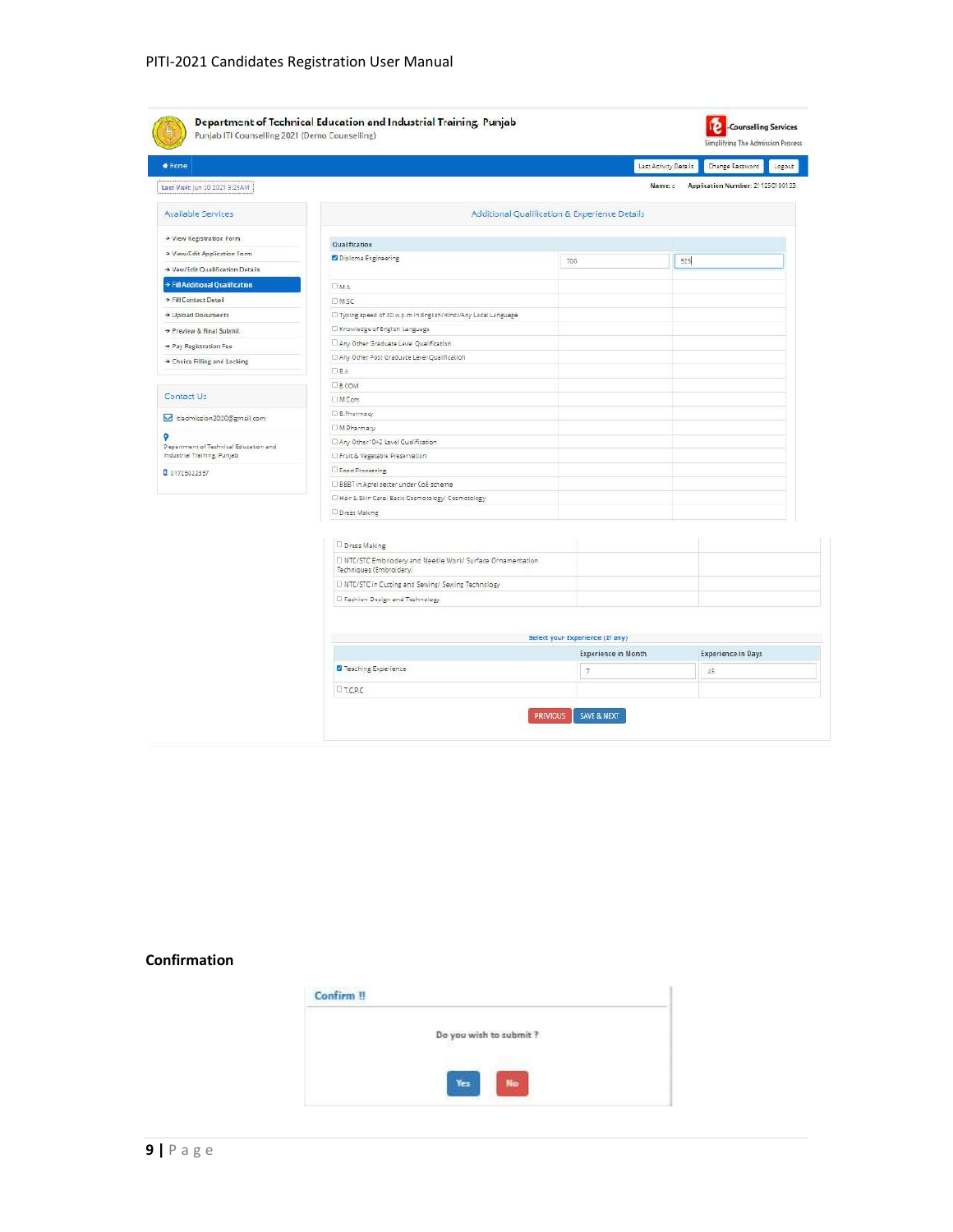#### 1.9. Contact Details

Here candidate should mention his/her correspondence & permanent address then press on to save & next button.

|                                |                                                                                     | Last Activity Details                       | Change Password                  | Logout                              |
|--------------------------------|-------------------------------------------------------------------------------------|---------------------------------------------|----------------------------------|-------------------------------------|
|                                |                                                                                     | Name: c                                     | Application Number: 211250100133 |                                     |
|                                | <b>Contact Details</b>                                                              |                                             |                                  |                                     |
|                                |                                                                                     |                                             |                                  |                                     |
| Premise No./Name               |                                                                                     |                                             |                                  |                                     |
| C65/1B RA IPUR KHURD           | CHATTERPLIR                                                                         |                                             |                                  |                                     |
|                                |                                                                                     |                                             |                                  |                                     |
|                                |                                                                                     |                                             |                                  |                                     |
|                                |                                                                                     |                                             |                                  |                                     |
|                                |                                                                                     |                                             |                                  |                                     |
|                                |                                                                                     |                                             |                                  |                                     |
| Pin Code                       | ISD Code                                                                            |                                             |                                  |                                     |
| 110068                         | 91                                                                                  | 9871572440                                  |                                  |                                     |
| <b>Permanent Address</b>       |                                                                                     |                                             |                                  |                                     |
| Same As Correspondence Address |                                                                                     |                                             |                                  |                                     |
|                                | SAVE & NEXT<br><b>PREVIOUS</b>                                                      |                                             |                                  |                                     |
|                                | Correspondence Address<br>Locality/City/Town/Village<br>DELHI<br>State<br>Dahi(NCT) | Country<br>India<br>District<br>SOUTH DELHI | Sub Locality/Colony (Optional)   | Alternate Contact Number (Optional) |

#### Confirmation

| Confirm !! |                       |  |
|------------|-----------------------|--|
|            | Do you wish to save ? |  |
|            |                       |  |

### 1.10. Upload Documents/Images

Here candidates should upload required document as per prescribed file format and size limit based on information filled in the application form then click on to submit & preview button.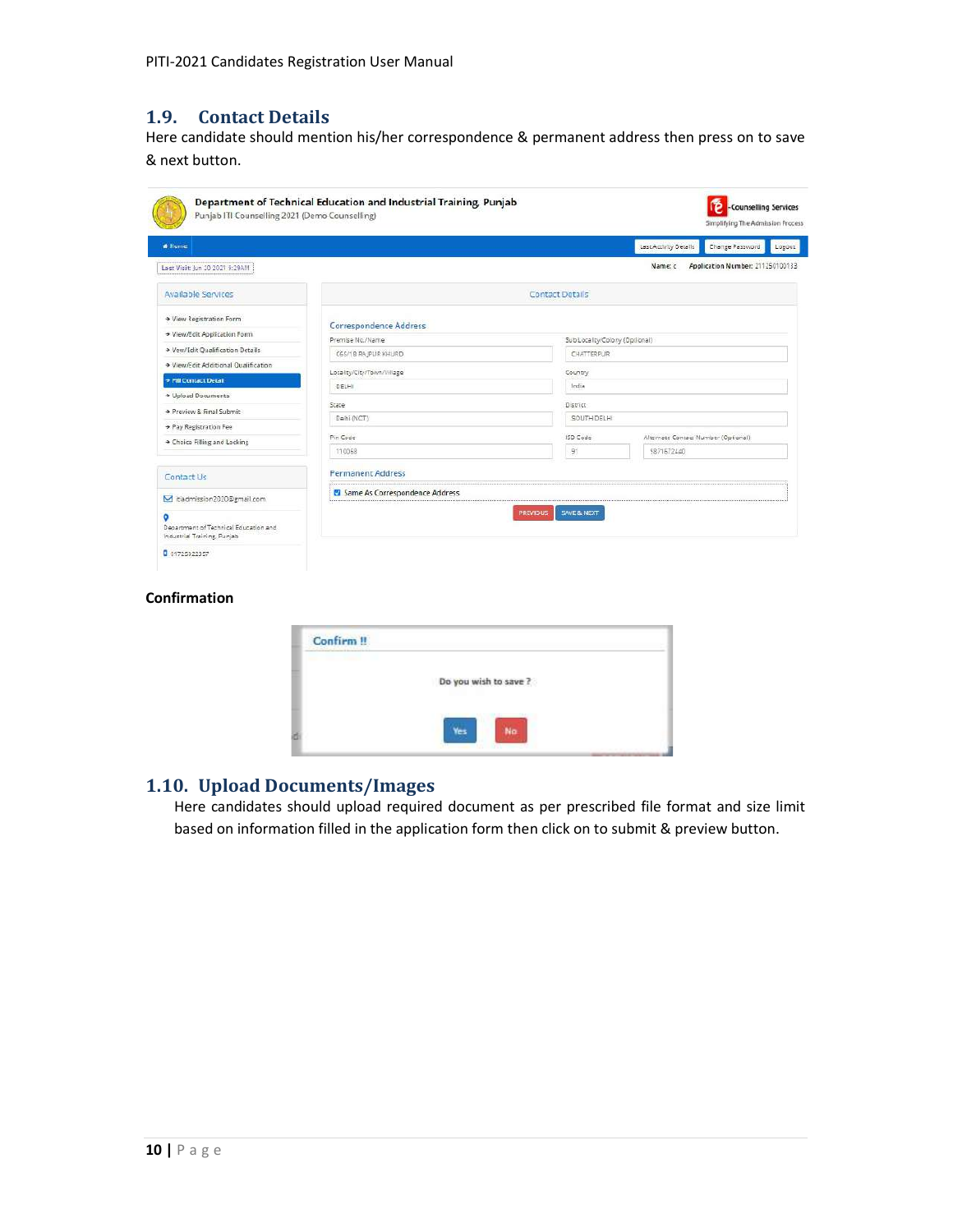| * Home                                                                   |                |                                      |                                                                              |                    | Change Password<br>Last Activity Details<br>Logout |
|--------------------------------------------------------------------------|----------------|--------------------------------------|------------------------------------------------------------------------------|--------------------|----------------------------------------------------|
| Last Visit: Jun 20 2021 9:29AM                                           |                |                                      |                                                                              | Name: c            | Application Number: 211250100133                   |
| Available Services                                                       |                |                                      | Upload Documents/Images                                                      |                    |                                                    |
| * View Registration Form                                                 | S.No.          | <b>Required Document</b>             | Document Specifications                                                      | Document Number/Id | Upload                                             |
| > View/Edit Application Form<br>> Vaw/Edit Qualification Datails         | h              | Photograph                           | Document Format: JPG<br>Min Size (KB):<br>50<br>Max Size (KB):<br>200        | NA.                | Choose File No file chosen                         |
| > View/Edit Additional Qualification<br>* Vew/Edit Contact Detail        | $\overline{z}$ | Any document relevant to domicile    | Document Formet: PDF<br>Min Size (KR):<br>50<br>Max Size (KB):<br>200        | NA:                | Choose File   No file chosen                       |
| + Upload Documents<br>+ Preview & Final Submit                           | 3              | 8th Marksheet/Certificate            | Document Format: PDF<br>Min Size (KB).<br>50<br>Max Size (KB):<br>200        | NA:                | Choose File   No file chosen                       |
| + Pay Registration Fee<br>* Choice Filling and Locking                   | 咨              | 10th Marksheet/Certificate           | Document Format: PDF<br>Min Siza (KR):<br>50<br>Max Size (KB):<br>200        | NA <sup></sup>     | Choose File   No file chosen                       |
| Contact Us                                                               | s              | SC Category Certificate              | Document Format: PDF<br>Min Size (KB):<br>Sö.<br>Max Size (KB):<br>200       | MA <sub>1</sub>    | Choose File   No file chosen                       |
| ciadmission2020@gmail.com                                                | $\overline{6}$ | Additional Qualification Certificate | Document Format: PDF<br>Min-Size (KB):<br>50<br>200<br>Max Size (KB):        | NA.                | Choose File No file chosen                         |
| ۰<br>Department of Technical Education and<br>Industrial Training Dunjab | 7              | Income Certificate                   | <b>Bocument Format: PDF</b><br>Min Size (KB):<br>50<br>Max Size (KB):<br>200 | NA.                | Choose File No file chosen                         |

## 1.11. Preview of uploaded Document

Here candidates can have preview of uploaded document and confirm via self verified check box then click on to save & next button.

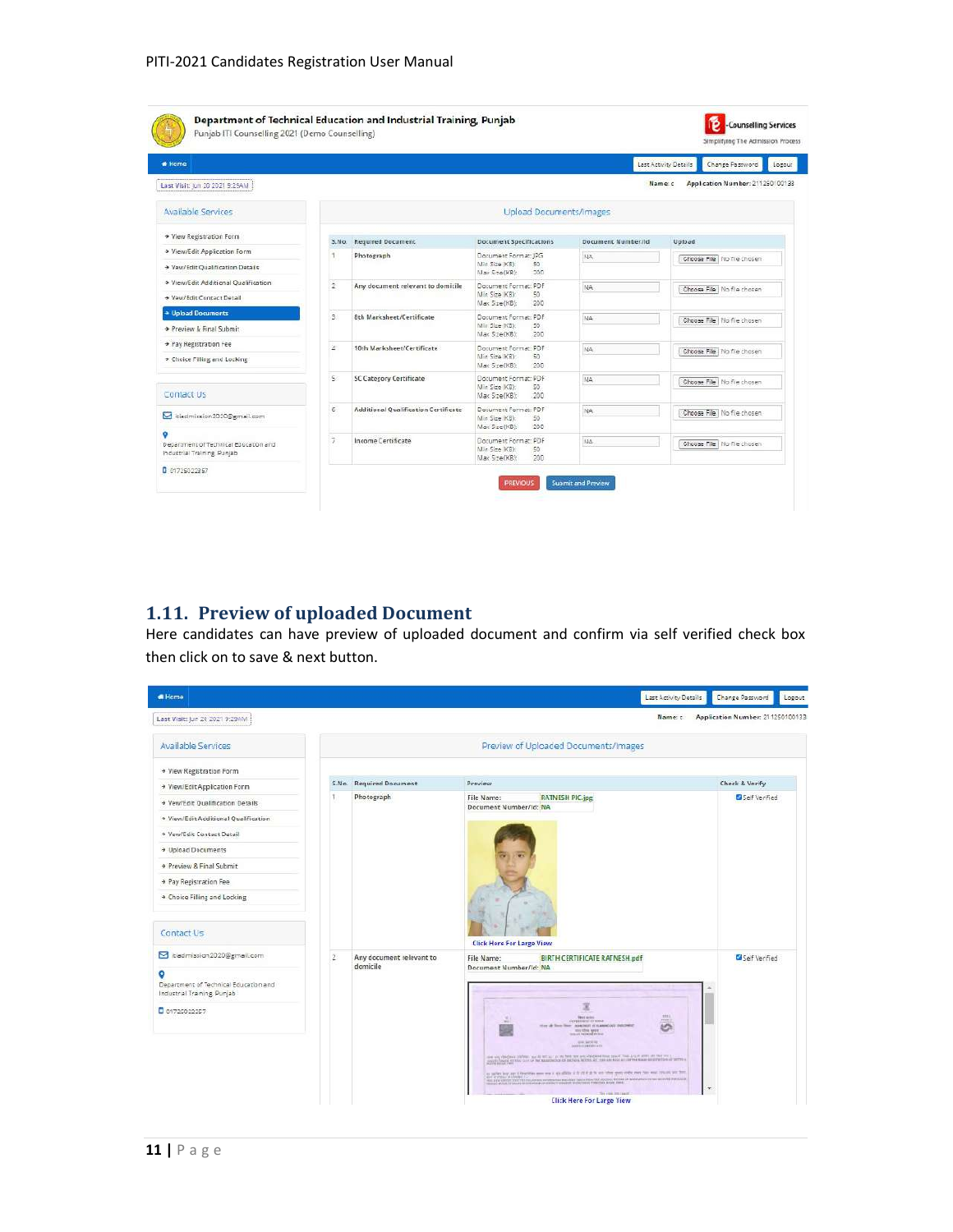

## 1.12. Preview & Final Submit

On this interface candidate can view his/her complete filled application once before final submit and confirm via declaration check box after that it cannot be change.

| <b>M</b> Home                              |                                         |                                          |                        | Last Activity Details                | Change Password<br>Logout        |
|--------------------------------------------|-----------------------------------------|------------------------------------------|------------------------|--------------------------------------|----------------------------------|
| Last Visit: Jun 20 2021 9:29AM             |                                         |                                          |                        | Name: c                              | Application Number: 211250100123 |
| Available Services                         |                                         |                                          | Preview & Final Submit |                                      |                                  |
| + View Registration Form                   | <b>Personal Details</b>                 |                                          |                        |                                      |                                  |
| > View/Edit Application Form               | <b>Application Number</b>               | 211250100133                             | Name                   | c                                    |                                  |
| > Vew/Edit Qualification Details           | Father Name                             |                                          | Mether Name            | $\tilde{m}$                          |                                  |
| + View/Edit Additional Qualification       | Date of Birth                           | 15-02-2005                               | Gender                 | Mae                                  |                                  |
| + Vew/Edit Contact Detail                  | Category                                | sc                                       | Domicile               | Punjab                               |                                  |
| > View/Edit Uploaded Documents             | <b>Document Verifying Institute</b>     |                                          |                        |                                      |                                  |
| > Preview & Final Submit                   | Govt. I.T.I. (W) Dera Bassi at Zirakpur |                                          |                        |                                      |                                  |
| + Pay Registration Fee                     | Other Information                       |                                          |                        |                                      |                                  |
| + Choice Filling and Locking               | Family Annual Income                    |                                          |                        | Upto 2.5 Lakh                        |                                  |
|                                            | <b>Qualification Details</b>            |                                          |                        |                                      |                                  |
| Contact Lis                                | Class 8th or Equivalent Marks Details   |                                          |                        |                                      |                                  |
| idadmission2020@gmail.com                  | Passing Status                          |                                          | Persed                 |                                      |                                  |
|                                            | Passing Year                            |                                          | 2000                   |                                      |                                  |
| ٥<br>Department of Technical Education and | Beard                                   |                                          |                        | CENTRAL BOARD OF SECONDARY EDUCATION |                                  |
| Industrial Training, Punjab                | <b>Maximum Marks</b>                    |                                          | $\Omega$               |                                      |                                  |
| 001725022857                               | <b>Obtained Marks</b>                   |                                          |                        |                                      |                                  |
|                                            | Percentage Marks                        |                                          | $\theta$               |                                      |                                  |
|                                            |                                         | Subject/Year/Semester Wise Marks Dotails |                        |                                      |                                  |
|                                            | Name                                    | Passing Status                           | Max Marks              | Obtained Marks                       |                                  |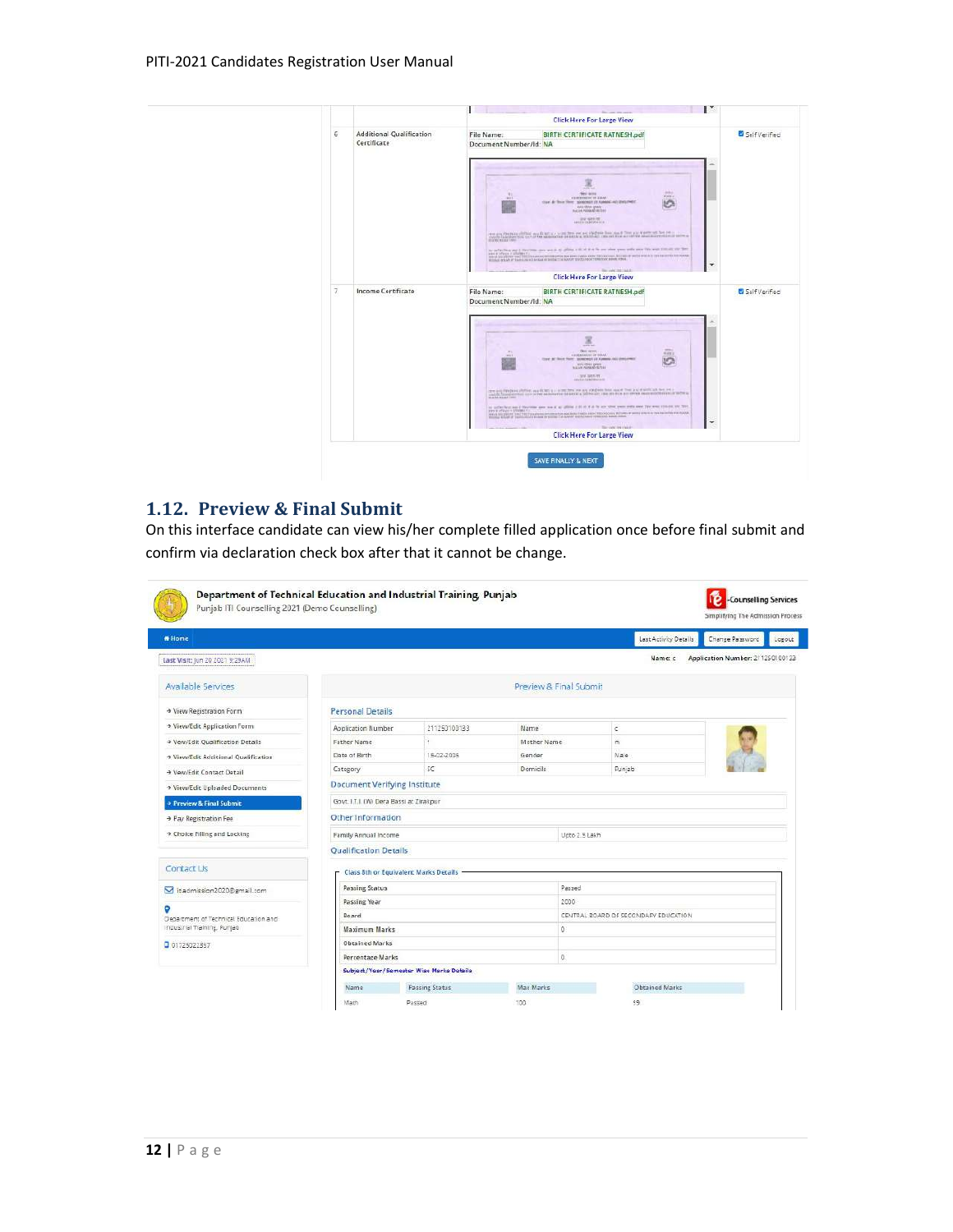| 5 | 8th Marksheet/Certificate            | NA: | <b>Click Here For Large View</b>                                                                                                                                                                                                                                                                                                                                                                                                                                                                                                                                                                                                                                                                                                                                                                                                                                                                                                                                                                                                                                                                                                                                                                                                                                                                                                                                                                  |
|---|--------------------------------------|-----|---------------------------------------------------------------------------------------------------------------------------------------------------------------------------------------------------------------------------------------------------------------------------------------------------------------------------------------------------------------------------------------------------------------------------------------------------------------------------------------------------------------------------------------------------------------------------------------------------------------------------------------------------------------------------------------------------------------------------------------------------------------------------------------------------------------------------------------------------------------------------------------------------------------------------------------------------------------------------------------------------------------------------------------------------------------------------------------------------------------------------------------------------------------------------------------------------------------------------------------------------------------------------------------------------------------------------------------------------------------------------------------------------|
|   |                                      |     | <b>WELGERS</b><br>CASEMOND OF CONSUM<br>them are from them. Assistance or realised and distuprent<br>$\begin{array}{c} \hspace{-2.5mm}\longrightarrow\\[-1mm] \hspace{-2.5mm}\longrightarrow\\[-1mm] \hspace{-2.5mm}\longrightarrow\\[-1mm] \hspace{-2.5mm}\longrightarrow\\[-1mm] \hspace{-2.5mm}\longrightarrow\\[-1mm] \hspace{-2.5mm}\longrightarrow\\[-1mm] \hspace{-2.5mm}\longrightarrow\\[-1mm] \hspace{-2.5mm}\longrightarrow\\[-1mm] \hspace{-2.5mm}\longrightarrow\\[-1mm] \hspace{-2.5mm}\longrightarrow\\[-1mm] \hspace{-2.5mm}\longrightarrow\\[-1mm] \hspace{-2.5mm}\longrightarrow\\[-1mm] \hspace{-2.5mm}\longrightarrow\\[-1mm] \hspace{-2.5mm}\longrightarrow\\[-1mm] \hspace$<br>one testing<br><b>BALLER CONTINUES</b><br>THE REST PROPERTY AND RESIDENCE OF THE RESIDENCE OF THE CONTRACT OF THE RESIDENCE OF THE RESIDENCE OF THE RESIDENCE OF THE RESIDENCE OF THE RESIDENCE OF THE RESIDENCE OF THE RESIDENCE OF THE RESIDENCE OF THE RESIDENCE OF T<br>to prive that the first term was away as all prive of a left as to use their precisely one for the company of the company of the company of the company of the company of the company of<br>The SAME IN PERSONAL PROPERTY AND CONTROL CONSTRUCTION OF REPORT OF REAL PROPERTY.<br>THE LABOR STATISTICS.<br>and pressing surfaces a listic<br>seventerring.<br>on this painter sent.<br>Click Here For Large View |
| 6 | Additional Qualification Certificate | NA. | ж<br><b>Service Adams</b><br>VANDASHIN' CENTRAL<br><b>Sec.</b><br>man do hour finant. Minicheled of reasons are mancrower.<br>and other speed<br>seringancians<br>the property of the company's the second company's property of the company's property<br>$\alpha$ para no any finishing are no $\alpha$ at the $\alpha$ is still as an observe the continuous form and $\alpha$ is a state of the state of the state of the state of the state of the state of the state of the state of the state of<br>The Legislavy: MALE<br>and I meets behaviors in this<br><b>AR OVERESTED</b><br>on Television rement                                                                                                                                                                                                                                                                                                                                                                                                                                                                                                                                                                                                                                                                                                                                                                                    |
|   |                                      |     | Click Here For Large View                                                                                                                                                                                                                                                                                                                                                                                                                                                                                                                                                                                                                                                                                                                                                                                                                                                                                                                                                                                                                                                                                                                                                                                                                                                                                                                                                                         |

#### Confirmation



#### 1.13. Pay Registration Fee

Here candidate should select radio button against mode of payment and click on to pay fee button.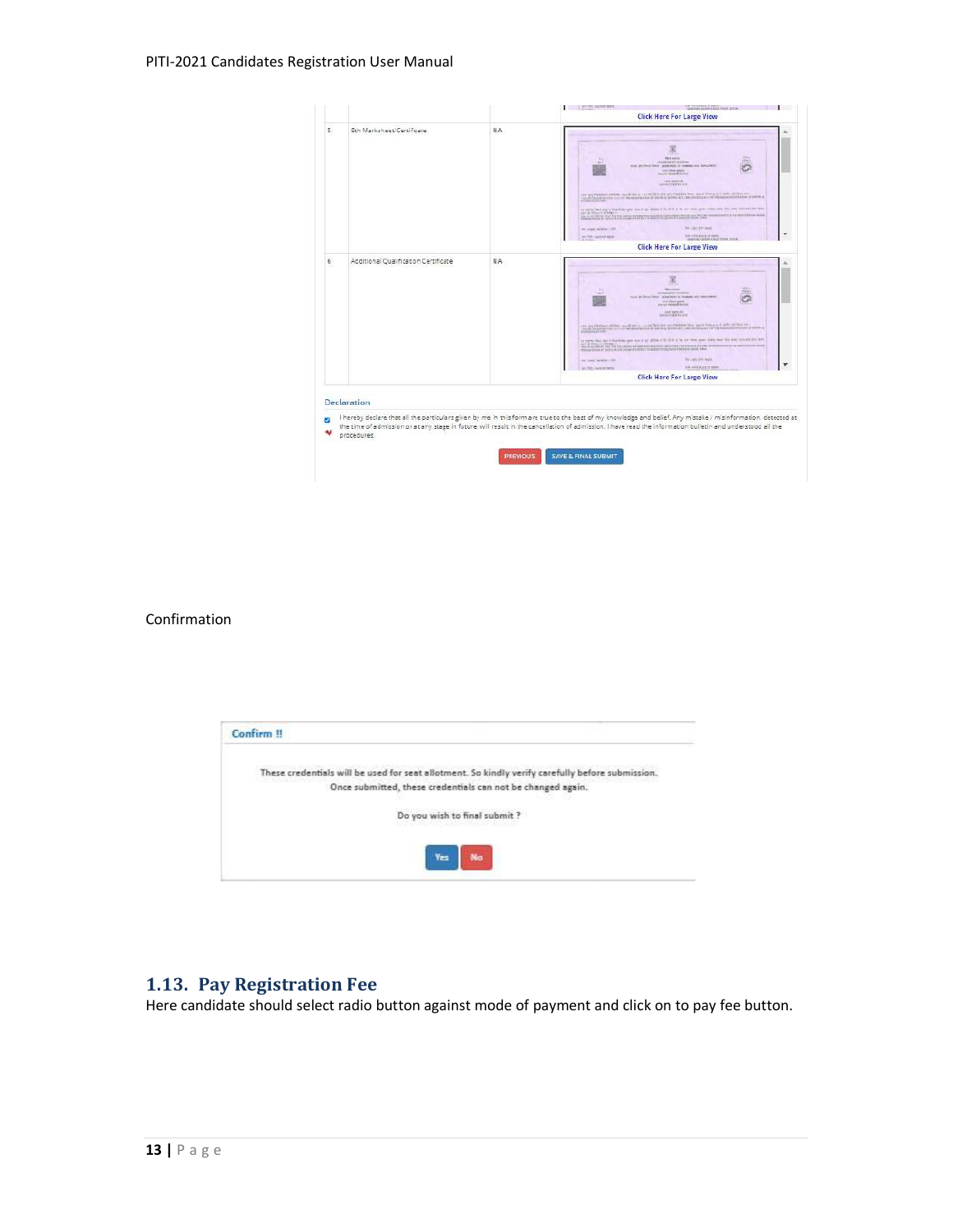| Punjab ITI Counselling 2021 (Demo Counselling)                            | Department of Technical Education and Industrial Training, Punjab | -Counselling Services<br>Simplifying The Admission Process |
|---------------------------------------------------------------------------|-------------------------------------------------------------------|------------------------------------------------------------|
| <del>n</del> Home                                                         |                                                                   | Last Activity Details<br>Change Password<br>Logout         |
| Last Visit: Jun 20 2021 9:29 AM                                           |                                                                   | Application Number: 211250100133<br>Name: c                |
| <b>Available Services</b>                                                 |                                                                   | Fee Payment                                                |
| S View Filled Form                                                        |                                                                   |                                                            |
| + Pay Registration Fee                                                    | Fee Type:Pay Registration Fee                                     |                                                            |
| + Choice Filling and Locking                                              |                                                                   | You are required to pay an amount of Rs. 2 /- .            |
|                                                                           | Select mode of payment:                                           | Online Payment                                             |
| Contact Us                                                                |                                                                   |                                                            |
| isiadmission2020@gmail.com                                                | Pay Fee                                                           | Pay Fee (Demo)                                             |
| o<br>Department of Technical Education and<br>Industrial Training, Punjab |                                                                   |                                                            |
| 001725022357                                                              |                                                                   |                                                            |

## 2. Change Password

User needs to fill in old password, new password, confirm new password and then press submit button to initiate change password process.

| -Counselling Services<br>Simplifying The Admission Process |
|------------------------------------------------------------|
| Logout                                                     |
|                                                            |
|                                                            |
|                                                            |
|                                                            |
|                                                            |
|                                                            |
|                                                            |

## 3. Forgot Password

User needs to click on "Forgot Password" link beside sign in button. Press continue after selecting the agency and the radio button. Select one of the two modes to retrieve password and press continue. Enter application no, security pin and press submit.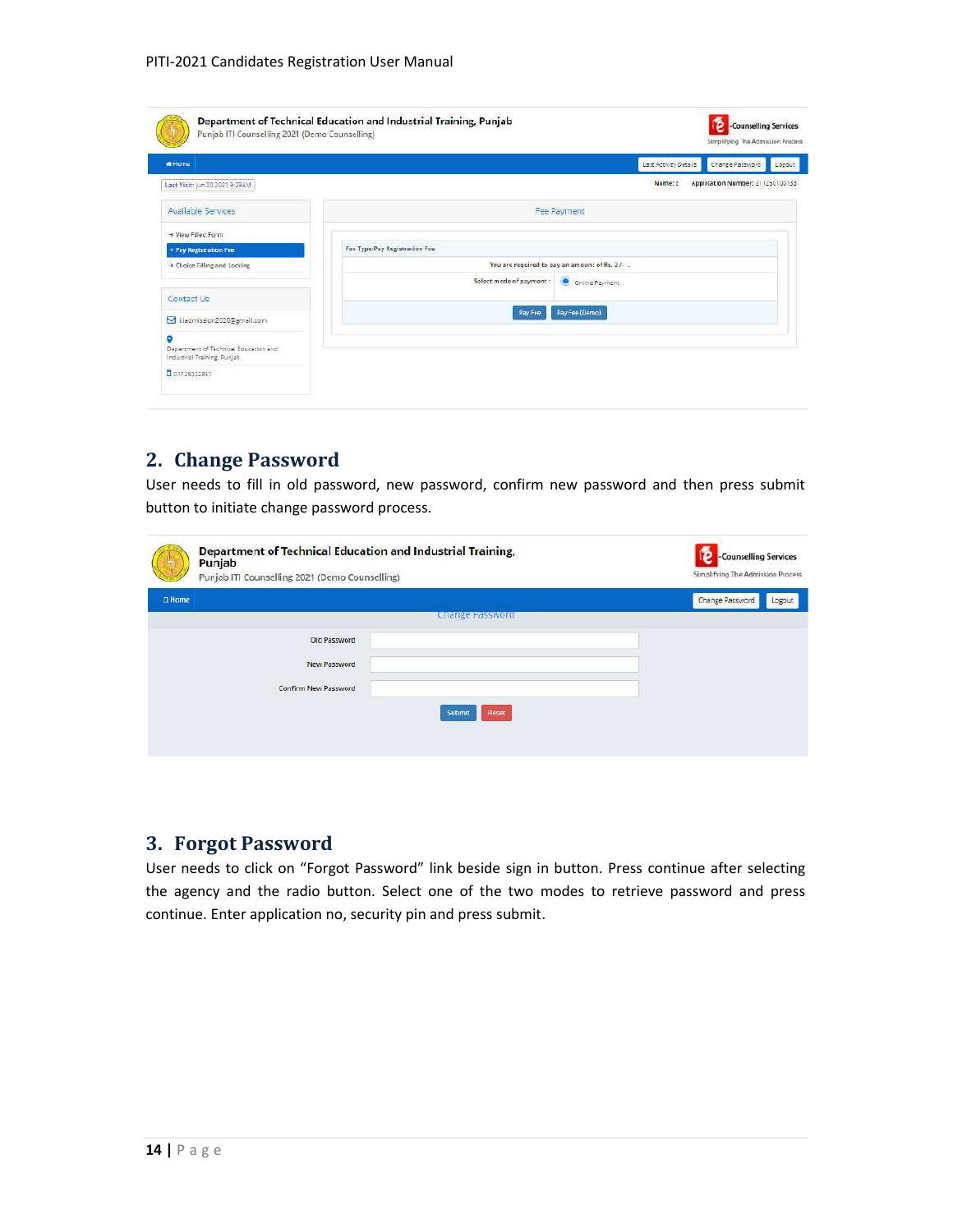|                                                 | <b>Registered Candidates Sign-In</b>           | <b>Important Instructions</b>                                                                                                           |
|-------------------------------------------------|------------------------------------------------|-----------------------------------------------------------------------------------------------------------------------------------------|
| Counselling                                     | Punjab ITI Counselling 2021 (Demo Counselling) | > Confidentiality of Password is solely responsibility of the<br>candidate and all care must be taken to protect the password.          |
| <b>Application Number</b>                       | 201250100097                                   | > For security reasons, after finishing your work, kindly click the<br>LOGOUT button and close all the windows related to your session. |
| Password                                        |                                                | > Candidates are advised to keep changing the Password at<br>frequent intervals.                                                        |
| Security Pin as shown<br>below (case sensitive) |                                                | > Never share your password and do not respond to any mail which<br>asks you for your Login-D/Password.                                 |
| Security Pin                                    | 658X16                                         |                                                                                                                                         |
| Invalid User Id or Password.                    | <b>Forgot Password?</b>                        |                                                                                                                                         |
|                                                 | Sign In                                        | Caution: Your IP address 223,225.58,122 is being monitored for security                                                                 |
|                                                 | New Candidate Registration                     | purpose.                                                                                                                                |
|                                                 | Forgot Application Number                      |                                                                                                                                         |

| <b>R</b> Home                                                                                                                        |                                                                                                                                                 |                                                                  |
|--------------------------------------------------------------------------------------------------------------------------------------|-------------------------------------------------------------------------------------------------------------------------------------------------|------------------------------------------------------------------|
| <b>Forgot Password?</b>                                                                                                              |                                                                                                                                                 |                                                                  |
| Counselling Board                                                                                                                    | Punjab ITI Counselling 2021 (Demo Counselling V                                                                                                 |                                                                  |
| Select any option to reset your password                                                                                             | Using an OTP, sent via text message (SMS) to your registered Mobile No.<br>Using a reset link, sent via email to your registered Email address. |                                                                  |
|                                                                                                                                      | Continue                                                                                                                                        |                                                                  |
|                                                                                                                                      |                                                                                                                                                 |                                                                  |
| <b>Department of Technical Education and Industrial</b><br><b>Training, Punjab</b><br>Punjab ITI Counselling 2021 (Demo Counselling) |                                                                                                                                                 | <b>Counselling Services</b><br>Simplifying The Admission Process |
|                                                                                                                                      |                                                                                                                                                 |                                                                  |
|                                                                                                                                      |                                                                                                                                                 |                                                                  |
| <b>Counselling Board</b>                                                                                                             | Punjab ITI Counselling 2021 (Demo Counselling)                                                                                                  |                                                                  |
| Home<br>Enter the following information to reset your password<br><b>Application Number</b>                                          |                                                                                                                                                 |                                                                  |
| <b>Enter Security Pin [case consition]</b>                                                                                           |                                                                                                                                                 |                                                                  |